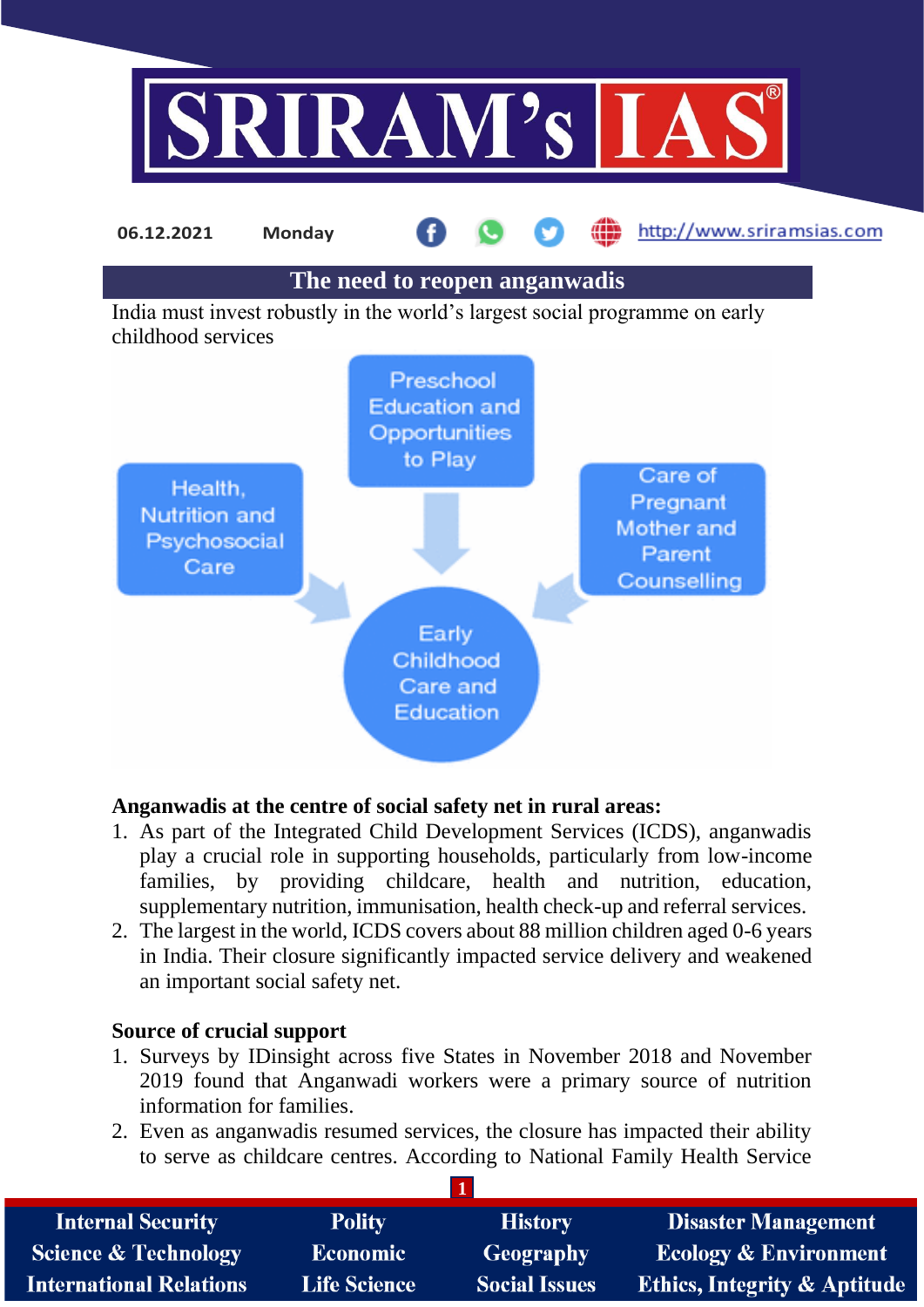

### http://www.sriramsias.com **06.12.2021 Monday**

(NFHS)-5 data, in 2019-20, less than 15% of five-year-olds attended any preprimary school at all.

- 3. A recent study estimates that the time women spend on unpaid work may have increased by 30% during the pandemic. In our COVID-19 rural household surveys across eight States, 58% of women cited home-schooling as the biggest contributor to the increase in unpaid work.
- 4. Sending younger children to anganwadis will free up women's time, including for economic activities. Early childhood, the period from birth to five years of age, is a crucial developmental window.
- 5. As platforms for early childhood education and nutrition support, anganwadis can play an important role for children to achieve their potential. The National Education Policy, 2020, places anganwadis at the centre of the push to universalise access to early childhood care and education (ECCE).
- 6. The government proposed a phased rollout of the ECCE Programme across all anganwadis, covering one-fifth each year, starting from 2021-22.

## **Challenges faced by Anganwadis:**

- 1. Despite being the primary information-source on nutrition, Anganwadi workers can lack key knowledge – as found by studies from Delhi and Bihar.
- 2. Surveys we conducted in 2018-19 found that among mothers listed with Anganwadi workers, knowledge about key health behaviour such as complementary feeding and handwashing was low, at 54% and 49%.
- 3. Anganwadi workers often do not have the support or training to provide ECCE. Administrative responsibilities take up significant time, and core services like pre-school education are deprioritised.
- 4. A typical worker spends an estimated 10% of their time 28 minutes per day — on pre-school education, compared to the recommended daily 120 minutes.
- 5. Anganwadis often lack adequate infrastructure. NITI Aayog found that only 59% of anganwadis had adequate seating for children and workers, and more than half were unhygienic.
- 6. These issues worsen in an urban context, with the utilisation of early childcare services at anganwadis at only 28%, compared to 42% for rural areas, according to NFHS-4 data.

| <b>Internal Security</b>        | <b>Polity</b>       | <b>History</b>       | Disaster Management                     |
|---------------------------------|---------------------|----------------------|-----------------------------------------|
| <b>Science &amp; Technology</b> | <b>Economic</b>     | Geography            | <b>Ecology &amp; Environment</b>        |
| <b>International Relations</b>  | <b>Life Science</b> | <b>Social Issues</b> | <b>Ethics, Integrity &amp; Aptitude</b> |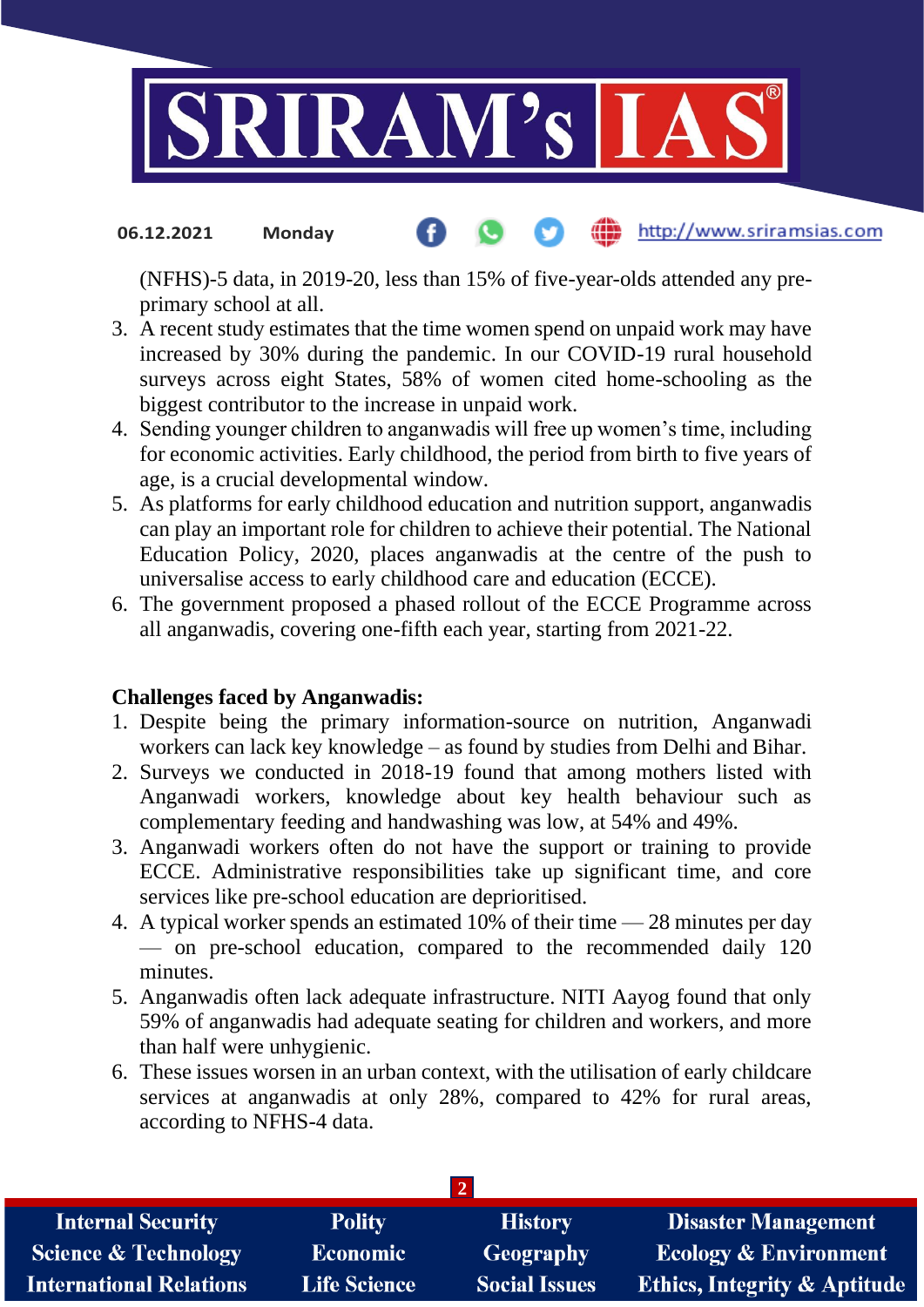

http://www.sriramsias.com **06.12.2021 Monday**

## **Deepening impact**

- 1. As anganwadis reopen, we must prioritise interventions with a demonstrated history of success, and evaluate new ones.
- 2. Studies in Odisha and Andhra Pradesh (and globally) have found that home visits, where volunteers work with children and caregivers, significantly improved cognition, language, motor development and nutritional intake while also reducing stunting.
- 3. Recent initiatives around home-based newborn and young child care are promising, but they need to extend beyond the first few months of a child's life, with seamless coordination with Anganwadi workers.
- 4. States will have to improve career incentives and remuneration for Anganwadi workers. One way to ensure they have more time is to hire additional workers at anganwadis.
- 5. A recent study in Tamil Nadu found that an additional worker devoted to preschool education led to cost-effective gains in both learning and nutrition.
- 6. Policymakers have tried linking anganwadis and primary schools to strengthen convergence, as well as expanding the duration of daycare at anganwadis.
- 7. Reaching out to women during pregnancy can increase the likelihood that their children use ICDS services – as tried in Tamil Nadu.
- 8. In order to boost coverage as they reopen, large scale enrolment drives, that worked in Gujarat, may help mobilise eligible children. As the world's largest provider of early childhood services, anganwadis perform a crucial role in contributing to the life outcomes of children across India." To improve these outcomes, we need to invest more significantly in anganwadis and roll out proven innovative interventions.

| <b>Internal Security</b>        | <b>Polity</b>       | <b>History</b>       | <b>Disaster Management</b>              |
|---------------------------------|---------------------|----------------------|-----------------------------------------|
| <b>Science &amp; Technology</b> | <b>Economic</b>     | <b>Geography</b>     | <b>Ecology &amp; Environment</b>        |
| <b>International Relations</b>  | <b>Life Science</b> | <b>Social Issues</b> | <b>Ethics, Integrity &amp; Aptitude</b> |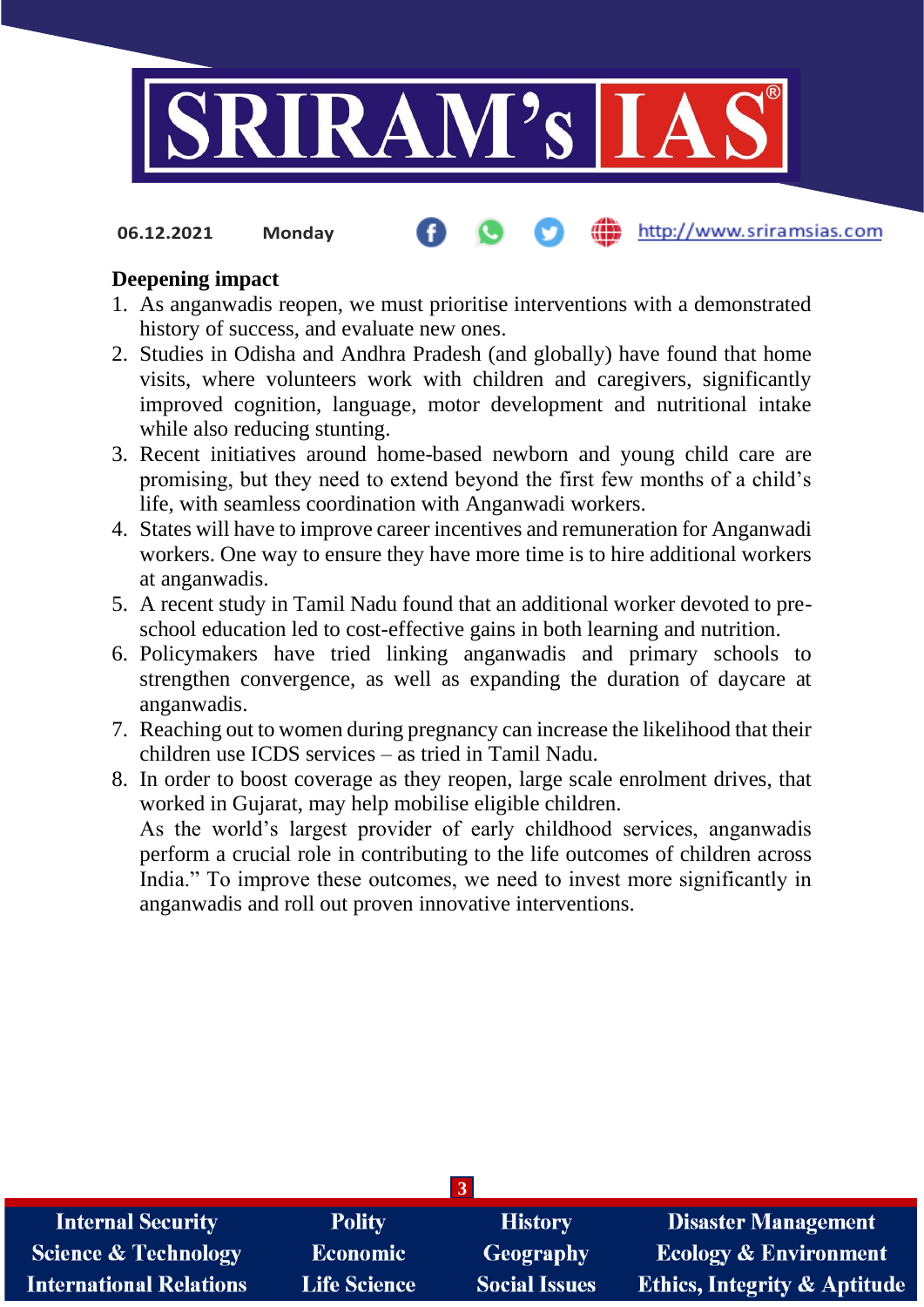

http://www.sriramsias.com **06.12.2021 Monday**

**CASE STUDY: Early childhood care and education (ECCE)**

# **EARLY CHILDHOOD DEVELOPMENT IS A SMART INVESTMENT**

The earlier the investment, the greater the return



Source: James Heckman, Nobel Laureate in Economics

Early childhood care and education (ECCE) is more than preparation for primary school. It aims at the holistic development of a child's social, emotional, cognitive and physical needs in order to build a solid and broad foundation for lifelong learning and wellbeing. ECCE has the possibility to nurture caring, capable and responsible future citizens.

| $\overline{4}$                  |                     |                      |                                         |
|---------------------------------|---------------------|----------------------|-----------------------------------------|
| <b>Internal Security</b>        | <b>Polity</b>       | <b>History</b>       | <b>Disaster Management</b>              |
| <b>Science &amp; Technology</b> | <b>Economic</b>     | Geography            | <b>Ecology &amp; Environment</b>        |
| <b>International Relations</b>  | <b>Life Science</b> | <b>Social Issues</b> | <b>Ethics, Integrity &amp; Aptitude</b> |
|                                 |                     |                      |                                         |